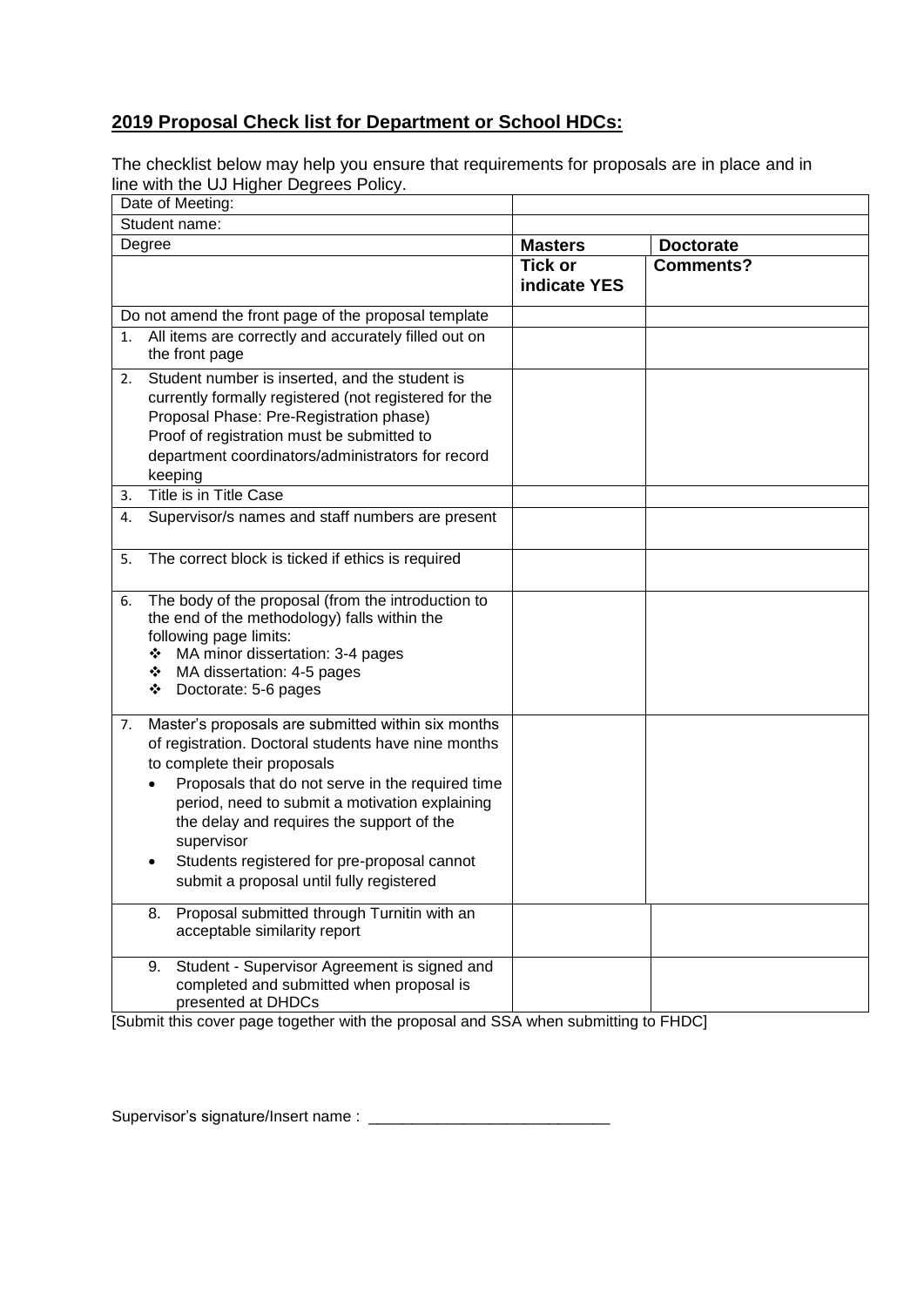

# **FACULTY OF HUMANITIES HIGHER DEGREES COMMITTEE**

# **MASTERS OR DOCTORAL PROPOSAL**

Proposal Template 2019.01.25

**DEPARTMENT** | Complete the grey-shaded blocks on the cover page

**FIRST SUBMISSION** | Mark with an X | RESUBMISSION

| <b>CANDIDATE'S</b><br><b>DETAILS</b> | <b>TITLE</b>                                                        | <b>FIRST NAMES</b> | <b>SURNAME</b> |
|--------------------------------------|---------------------------------------------------------------------|--------------------|----------------|
| <b>STUDENT</b><br><b>NUMBER</b>      | Must have a student number and be registered prior to<br>submission |                    |                |

| <b>PREVIOUS</b><br><b>UNIVERSITY</b> | <b>PREVIOUS</b><br><b>DEGREE</b> | <b>DISCIPLINE</b> | <b>TITLE</b>                                                     |  |
|--------------------------------------|----------------------------------|-------------------|------------------------------------------------------------------|--|
|                                      |                                  |                   | <b>Provide title of previous</b><br>dissertation/research report |  |

|                                                                                             | <b>MA MINOR</b><br><b>DISSERTATION</b> | Mark appropriate degree with an X and state<br>the title of the degree |  |           |  |
|---------------------------------------------------------------------------------------------|----------------------------------------|------------------------------------------------------------------------|--|-----------|--|
| GREE                                                                                        | <b>MA DISSERTATION</b>                 |                                                                        |  |           |  |
| 片                                                                                           | <b>D LITT ET PHIL</b>                  |                                                                        |  |           |  |
| <b>PROPOSED TITLE</b>                                                                       |                                        | <b>Use Initial Caps (Title Case)</b>                                   |  |           |  |
| <b>PROPOSED SUPERVISOR</b>                                                                  |                                        | <b>Title, Initials, Surname (staff number)</b>                         |  |           |  |
| <b>PROPOSED CO-SUPERVISOR</b>                                                               |                                        | <b>Title, Initials, Surname (staff number)</b>                         |  |           |  |
| <b>FIRST REGISTRATION DATE</b>                                                              |                                        | The month & year you first registered for this<br>degree               |  |           |  |
| <b>FULL TIME OR PART TIME</b>                                                               |                                        | <b>Full time</b>                                                       |  | Part time |  |
| <b>ETHICS REVIEW REQUIRED</b><br>Does your research involve<br>collecting data from humans? |                                        | <b>No</b>                                                              |  | Yes       |  |

Use Arial, 12 font, single spacing and 2cm margins throughout the proposal.

The body of the proposal (*from the introduction to the end of the methodology*) should fall within the following page limits:

- MA minor dissertation: 3-4 pages
- MA dissertation: 4-5 pages
- Doctorate: 5-6 pages

Delete all yellow highlighted text, which serves as guidelines for completion of the proposal Signed copies of the proposal should be submitted to Faculty HDC after the proposal is approved at department level.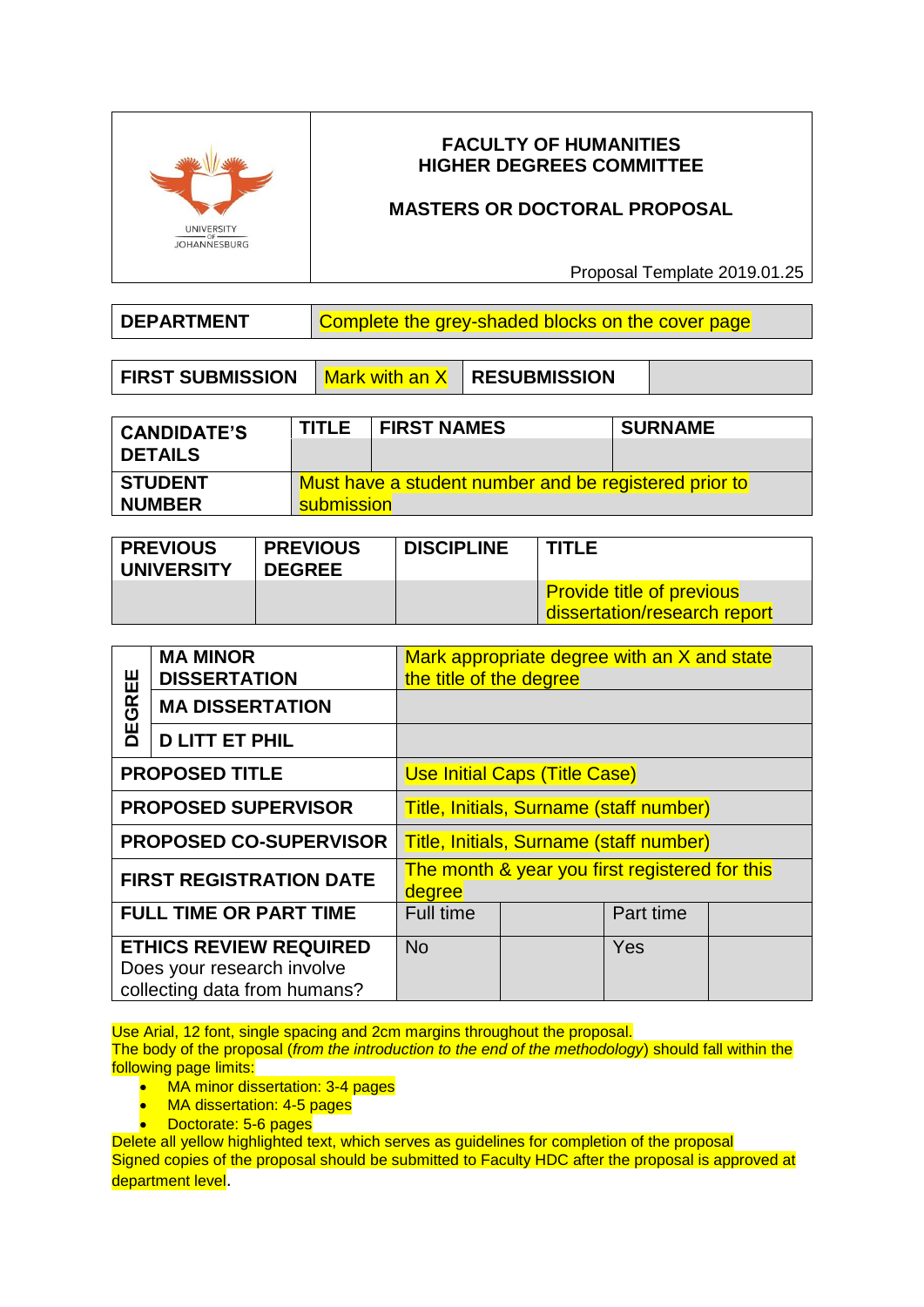### **Introduction**

Follow departmental-specific guidelines Include the following (headings are not required):

- $\div$  Brief introduction to the study
- **❖ Contextualisation**
- ❖ Rationale/motivation
- Which leads to the problem statement what bothers you or are you curious about that warrants a research response? What is the gap/niche for this study?
- $\cdot$  Which leads to the study goal/aim, then the objectives (not action steps) (preferably numbered)

As a general guide, keep the introduction to one page for M and up to two pages for D proposals.

### **Summary of Preliminary Literature Review**

Follow departmental-specific guidelines

Provide a synthesis of the relevant literature that demonstrates that you are familiar with the key authors and texts and with the central concepts relevant to your study. You need to show how your study will contribute to what we already know, to fill the niche/gap identified in the introduction.

As a general guide, avoid lengthy quotations – keep direct quotes to an absolute minimum and rather paraphrase fully with citations (refer to the [Faculty Policy on](http://www.uj.ac.za/EN/Faculties/humanities/researchcentres/Documents/plagiarism%20information/Humanities%20Plagiarism%20Policy%202011.pdf)  [Plagiarism\)](http://www.uj.ac.za/EN/Faculties/humanities/researchcentres/Documents/plagiarism%20information/Humanities%20Plagiarism%20Policy%202011.pdf). Use primary sources as much as possible. Consider using about ten texts (for MA proposals, more for D) that are related to your topic (in addition to texts on research methodology). This should be up to a page in total for minor MA proposals, two pages for D proposals.

#### **Theoretical/Conceptual Framework**

Follow departmental-specific guidelines

#### **Research Methodology**

Follow departmental-specific guidelines

Provide a detailed, practical explanation of your research plan = what you actually intend to do. Avoid lengthy theoretical explanations (e.g. definitions of what a sample is), except where you are using less familiar methods. Avoid quotations from the literature, but do back up your statements with citations, using specialised relevant methodological literature (particularly at D level).

Methodology is important and may warrant considerable space to adequately describe, such as a page or even more. Text-based studies should provide a methodology appropriate to the study.

As a general guide, provide: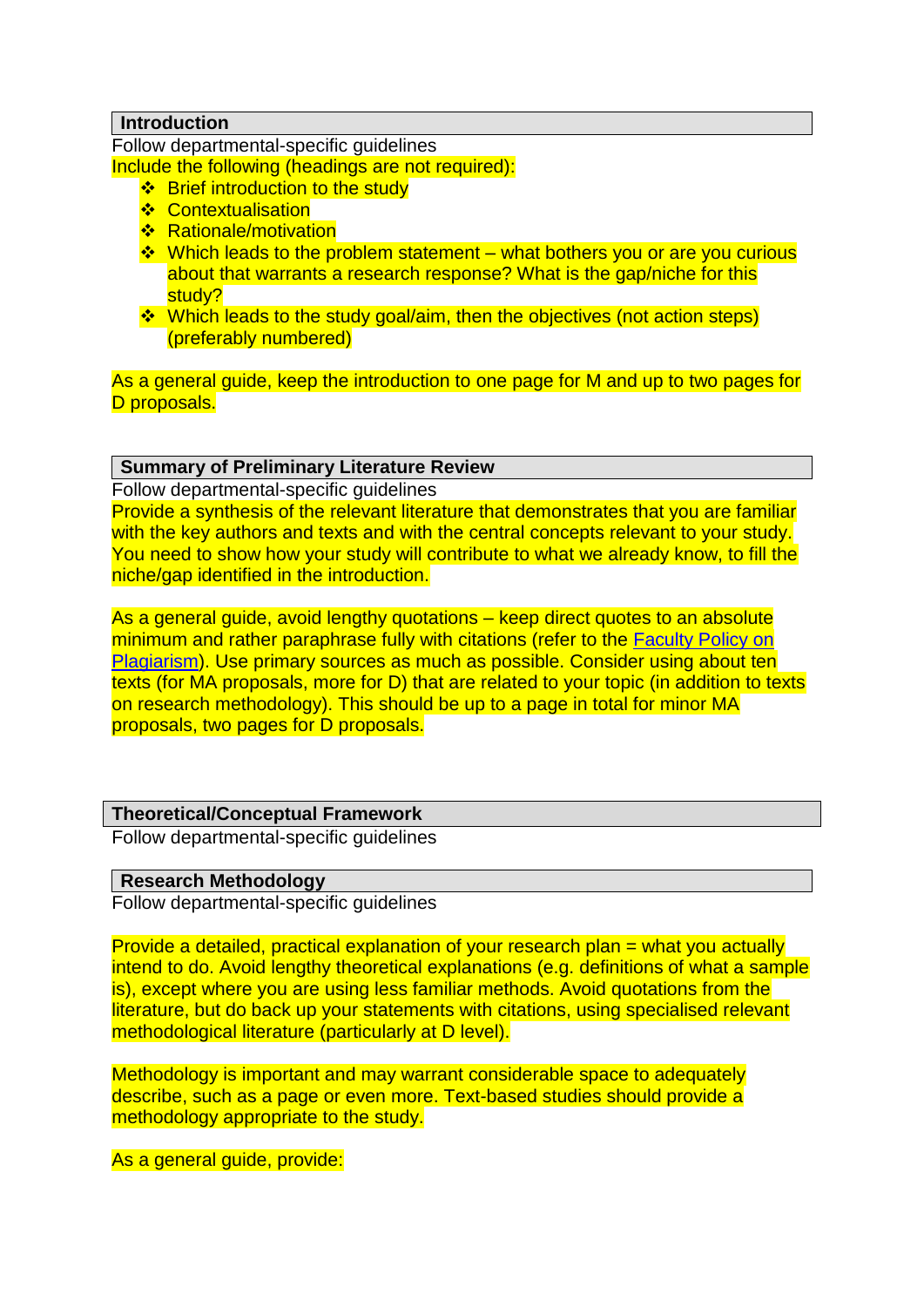- ❖ A brief introduction to the study approach and design (e.g. qualitative or quantitative, exploratory or descriptive, case study, phenomenology, etc).
- **Ex** Define the population, sample, sampling method and recruitment activities. Be as specific as possible, e.g. give intended sample size and motivation for sampling method.
- ❖ Describe the methods of data collection (tools, recording, etc). For quantitative tools, provide evidence of reliability and validity of the tools. For qualitative tools, provide the scope of the kinds of questions that will be asked, showing how these will help to answer the research questions.
- ❖ Describe how you will analyse your data.
- **E** For qualitative studies, briefly explain how you will enhance the trustworthiness and rigour of your study.

### **Proposed Structure of Study**

Follow departmental-specific guidelines

In a bulleted list, provide envisaged chapter titles and a brief (one or two sentences) description of the focus of each chapter.

### **Ethical Considerations**

For all research involving human participants (and any other research with ethical considerations, such as research on animals, human remains, etc) careful consideration must be given to the ethical risks and the methods to reduce such risk. This should be done in consultation with the university document called *Code of Academic and Research Ethics,* which can be obtained on the intranet. Avoid quotations or excessive theory, but do use citations to appropriate ethics literature. Should your research include vulnerable participants or activities specified in Section 2 of the template, you have to discuss how you will to address ethical concerns related to these matters here. Further, indicate how basic principles of ethics in research will be adhered to, such as informed consent, voluntary participation and confidentiality. This may be specific to each discipline. Also specify how you will store data in a secure manner to ensure the protection of participant anonymity/confidentiality.

In addition, complete the sections of this template after the reference list (Section B) which must be signed. Include an Information Sheet/Letter which will be provided to the participants as well as a separate Informed Consent Form.

### **Original Contribution to Scientific Knowledge**

For doctoral proposals only, provide a rigorous motivation regarding how this study will make an original contribution to the **knowledge base** of the discipline/topic. Be sure to emphasise the theoretical contribution of the study, more than its value to practice, policy, etc.

### **Reference List**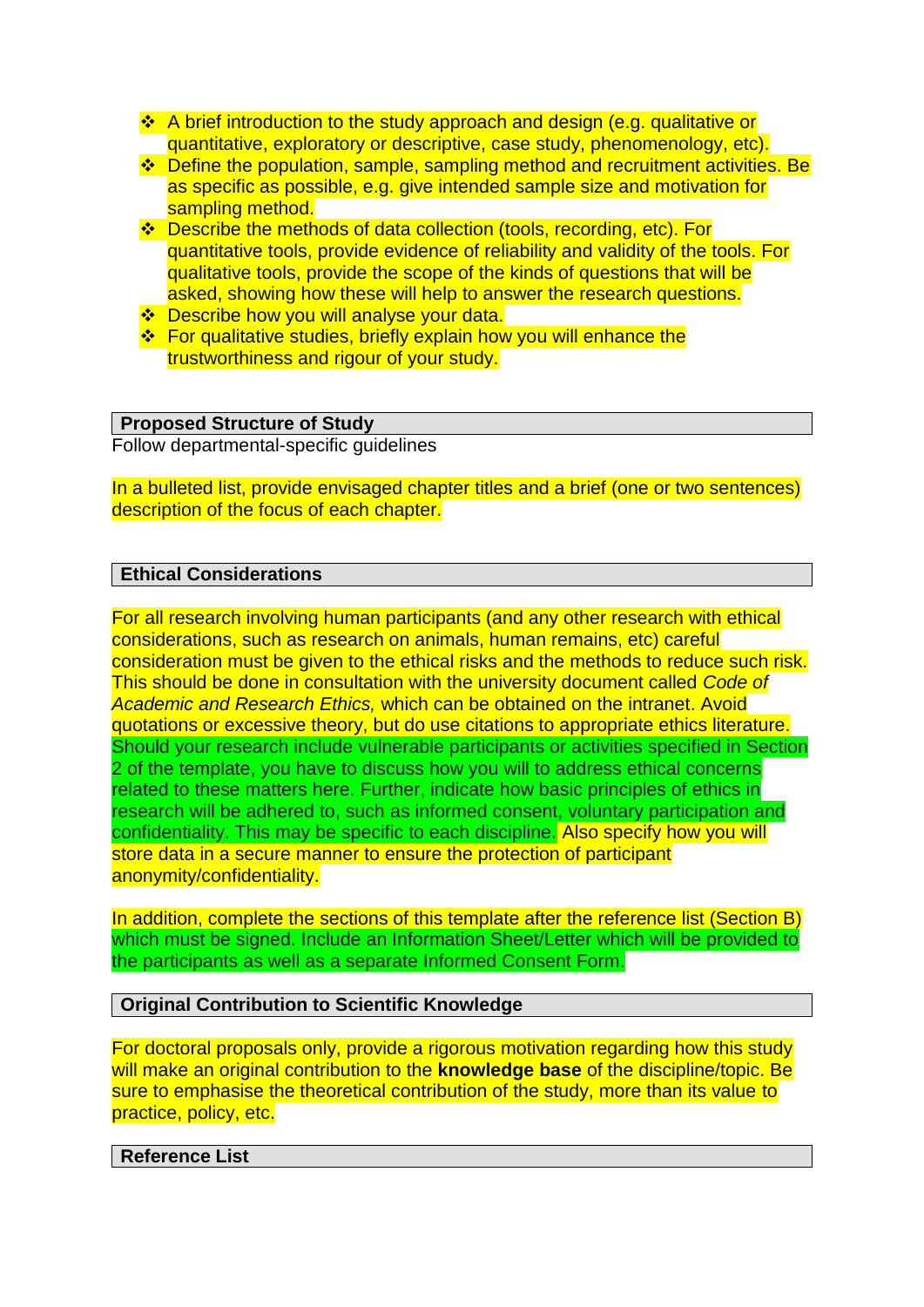Follow one referencing style closely, according to Departmental guidelines. List only works that are cited in the body of the proposal.

**Student Signature**

Student: …………………………………… Date: …………………………….

### **Supervisor(s) & HOD Declaration**

The proposed supervisor(s) and Head of Department declare:

- That they endorse this proposal and regard the project it describes as feasible for the level of study and appropriate to the requirements of the discipline.
- That the proposal has been screened for plagiarism and that no plagiarism was detected.
- That the proposal has been reviewed for scientific rigour and ethics by the Departmental HDC in light of the requirements of the Faculty HDC and Faculty Research Ethics Committee.

Head of Department: …………………….. Date: …………………………….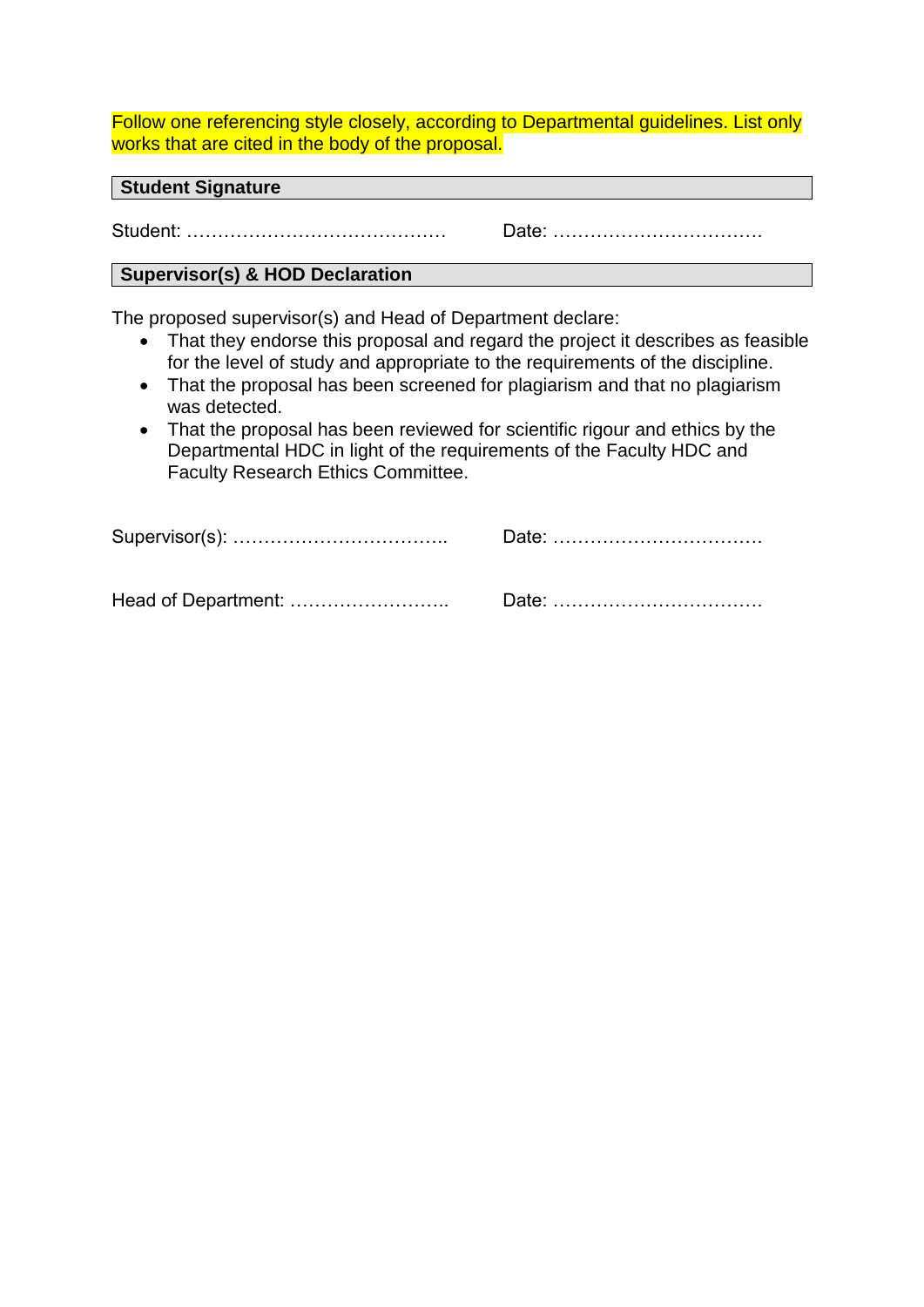### **Section 2: Application to Research Ethics Committee**

All research involving human participants must be approved by Research Ethics Committee, even if the answers to the following questions are 'No'. If you responded 'Yes' to any question below, you must elaborate on it he 'Ethical Considerations' section of the template.

**Does your research include the direct involvement of any of the groups of participants indicted in the table below?**

Yes No No  $\sim$ 

**If yes, indicate which group(s) with an X in the table below.** 

**Your research proposal must address ethical aspects related to this specific group.**

| Children/youth under 18                                                  |
|--------------------------------------------------------------------------|
| Persons with a cognitive disability/mental impairment                    |
| Prisoners or persons on parole                                           |
| Persons highly dependent on medical care                                 |
| Communities that may be considered as vulnerable                         |
| Persons unable to give consent                                           |
| UJ employees or students                                                 |
| Persons not usually considered to be vulnerable, but could be considered |
| vulnerable in the context of this research project                       |
| Individuals who may be considered vulnerable (e.g. pregnant women;       |
| abused persons; victimised persons)                                      |
| Persons living in poverty or with little education                       |

### **Does your research involve any of the following types of activity?**

Yes No No  $\sim$ 

**If yes, indicate which activity(ies) with an X in the table below. Your proposal must explain how you will address the associated ethical aspects.**

| Covert observation of participants                                             |
|--------------------------------------------------------------------------------|
| Deception of participants or concealment of the purpose of the study           |
| Examining potentially sensitive or contentious issues                          |
| Study of illegal activities that could place participants or the researcher at |
| risk of criminal or civil liability or be damaging to their employability,     |
| professional or personal relationships                                         |
| An intervention                                                                |
| Invasive medical / physiological procedures                                    |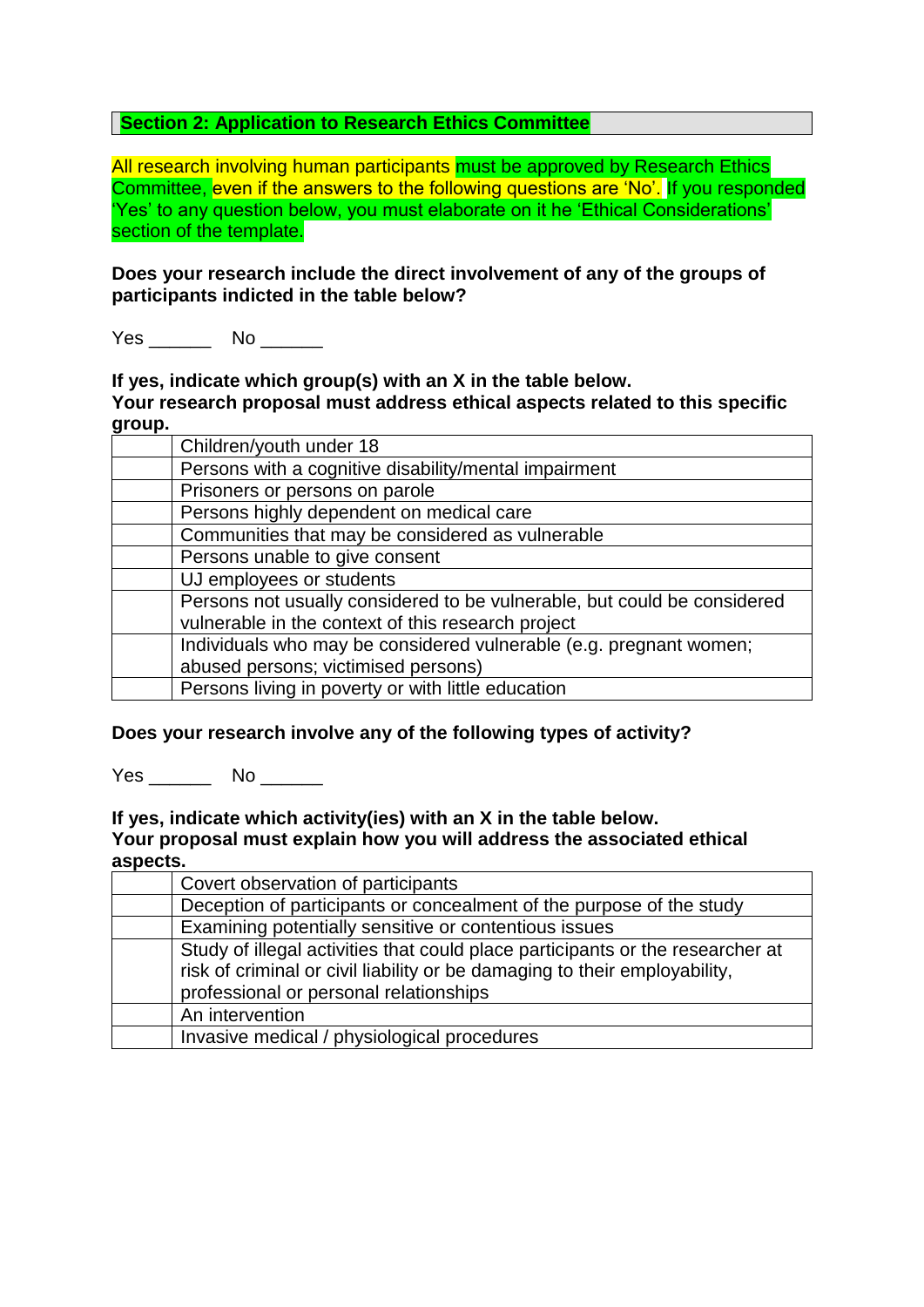### **Declaration by researcher/principal investigator**

I, the undersigned, declare that the standard practices of ethical professionalism will be upheld in the proposed research project. I undertake to bring to the attention of the Research Ethics Committee any changes to this project which may affect ethical matters pertaining to this project. Furthermore, I understand, acknowledge and undertake to adhere to the stipulations in the University document called *Code of Academic and Research Ethics,* which can be obtained on the intranet.

Signature of Researcher/Principal Investigator Date

Signature of Supervisor(s)/Promoter(s) Date